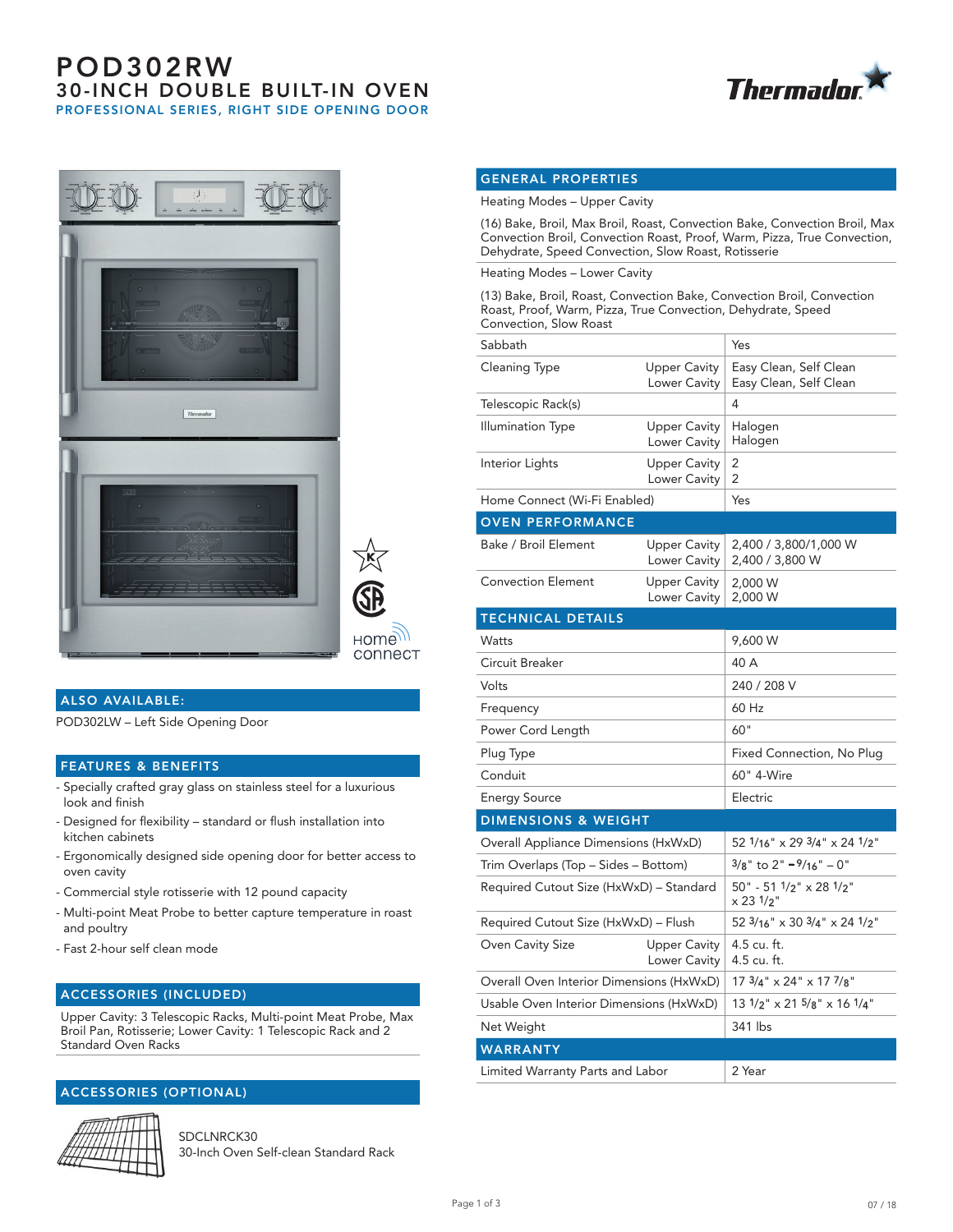# POD302RW 30-INCH DOUBLE BUILT-IN OVEN PROFESSIONAL SERIES, RIGHT SIDE OPENING DOOR



#### 30-INCH DOUBLE OVEN



Page 2 of 3 07 / 18

 $24<sup>n1</sup>/2$  $(622 \, mm)$ 

measurements in inches (mm)